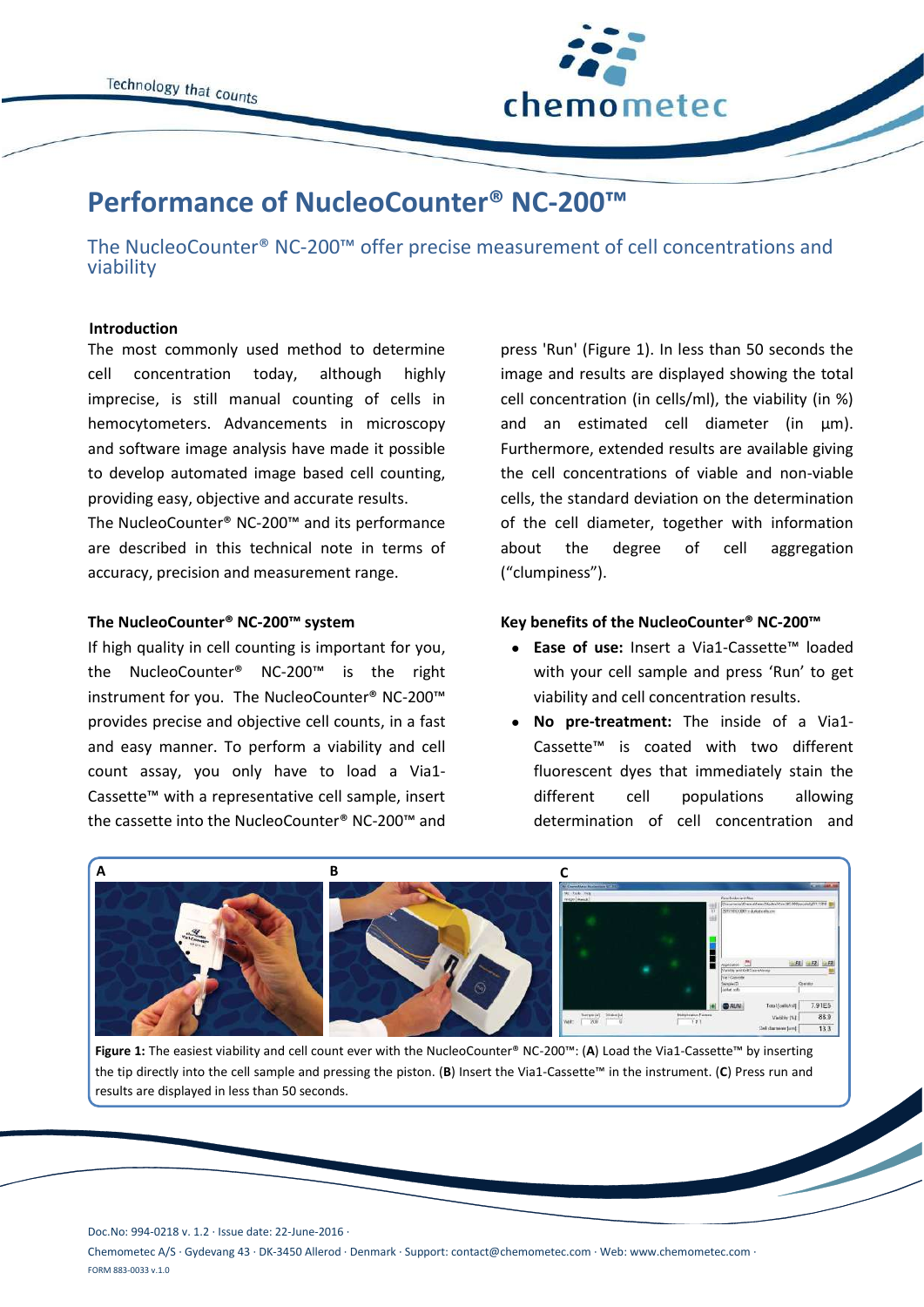viability. The first dye, Acridine Orange (AO) stains the total cell population, whereas the second dye, DAPI, only stains the non-viable cells. As the cells are stained inside the Via1- Cassette™ no pretreatment is required for this type of analysis.

 **High precision:** The volume of the measurement chamber of each Via1- Cassette™ has been measured and is calibrated for the determination of the cell concentration with high precision.

The volume counted is much higher than the volume normally counted in hemocytometers, hence the statistical variation is lower in the NucleoCounter® NC-200™

- **Objective cell count:** The automation of cell counting eliminates the individual subjective judgment of users, providing a standardized method that enables comparison of data between different laboratories.
- **Calibration free:** The instrument is calibrated by ChemoMetec and no subsequent calibration is needed.
- **User safety:** Sample handling is safe since the dyes are enclosed inside the Via1-Cassette™ at all times.
- **Maintenance and service free:** The construction of the NucleoCounter® NC-200™ contains no internal flow system to become contaminated or blocked.
- **Flexible software package:** Protocols can be adapted by the user to fit specific needs. The software is 21 CFR part 11 ready for regulated environments.

## **Performance**

The NucleoCounter® NC-200™ produces very precise results with small average coefficients of variation (CV), indicating a high level of reproducibility when counting cells. The average percent CV, calculated by measuring cell concentrations of approximately  $1x10^6$  cells/ml of 8 different cell lines (n=3), is 3.4 % (standard deviation ±0.9). The precision of the determination of the cell count is dependent on the number of cells counted. It is normally assumed that counting random events follows the Poisson distribution, according to which the expected standard deviation is equivalent to the square root of the number of counted events. Therefore, the theoretical CV of the NucleoCounter® NC-200™ instrument at the cell concentration of  $1x10^6$  cells/ml can be calculated



Doc.No: 994-0218 v. 1.2 · Issue date: 22-June-2016 ·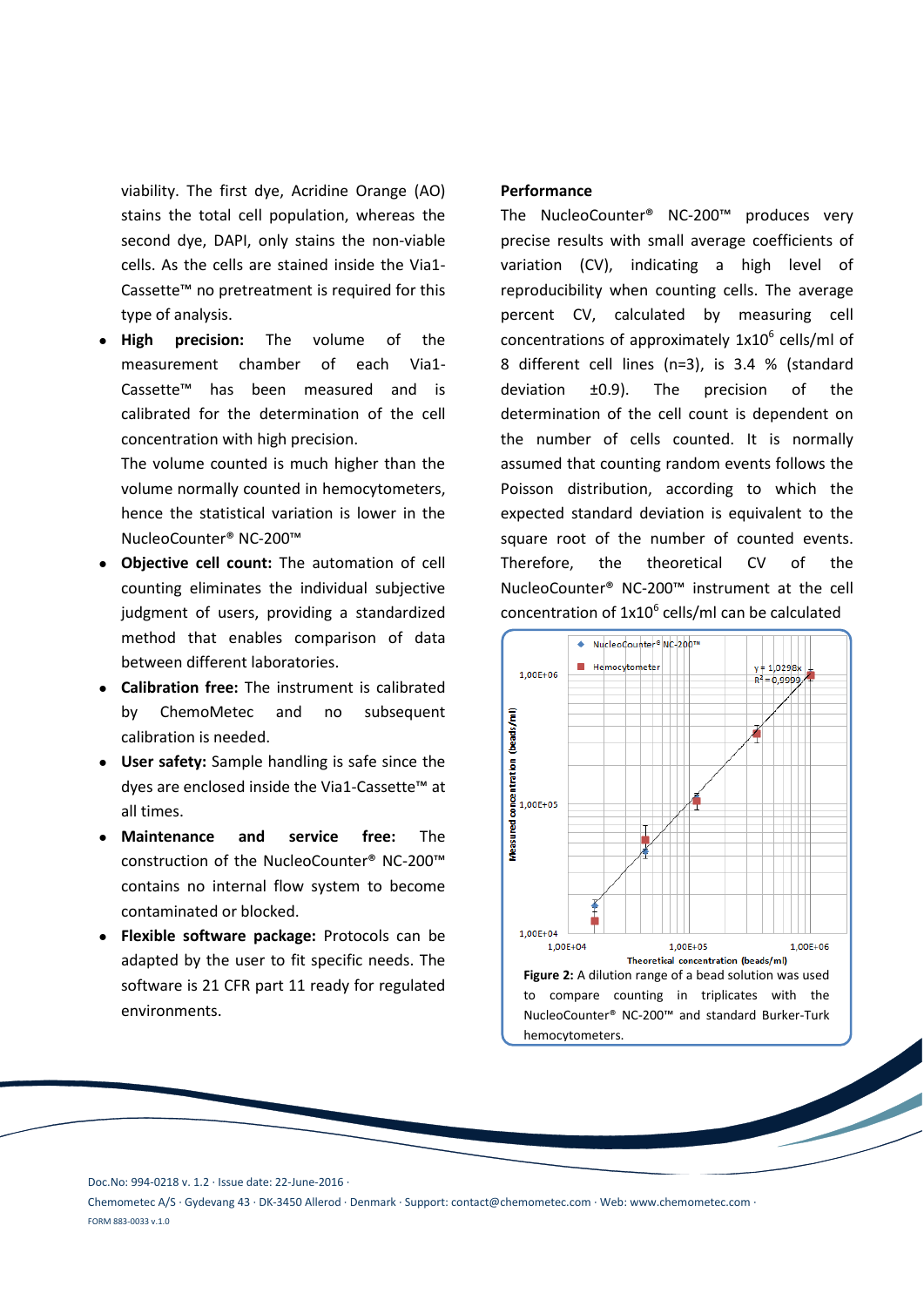| Table 1: List of cell types verified on the NucleoCounter ® NC-200™. |                      |                |                                        |
|----------------------------------------------------------------------|----------------------|----------------|----------------------------------------|
| Cell type                                                            | <b>Species</b>       | <b>Tissue</b>  | <b>Remarks</b>                         |
| BSC-1                                                                | African green monkey | Kidney         |                                        |
| $CEF*$                                                               | Chicken              | Embryo         |                                        |
| CHO                                                                  | Chinese hamster      | Ovary          |                                        |
| $COS-7$                                                              | African green monkey | Kidney         |                                        |
| Embryonic stem cells*                                                | Human                | Embryo         |                                        |
| <b>HEK-293</b>                                                       | Human                | Kidney         |                                        |
| HeLa                                                                 | Human                | Cervix         |                                        |
| Hematopoietic cells*                                                 | Mouse                | Bone marrow    |                                        |
| HepG2                                                                | Human                | Liver          |                                        |
| Jurkat                                                               | Human                | Blood          |                                        |
| K562                                                                 | Human                | Bone marrow    |                                        |
| MCF7                                                                 | Human                | <b>Breast</b>  |                                        |
| NHBE*                                                                | Human                | <b>Bronchi</b> | Assay requires lysis                   |
| NHDF*                                                                | Human                | <b>Skin</b>    | Assay requires lysis                   |
| NHEK*                                                                | Human                | Skin           | Assay requires lysis                   |
| <b>NIH/3T3</b>                                                       | Mouse                | Embryo         |                                        |
| SF <sub>9</sub>                                                      | Fall army worm       | Ovaries        |                                        |
| SVF cells                                                            | Human                | Adipose tissue |                                        |
| T-cells (purified)*                                                  | Human                | <b>Blood</b>   |                                        |
| <b>U2OS</b>                                                          | Human                | Bone           |                                        |
| Vero cells (grown on micro carriers)                                 | African green monkey | Kidney         | Assay requires lysis                   |
| <b>WEHI-164</b>                                                      | Mouse                | Fibrosarcoma   |                                        |
| Whole blood*                                                         | Human                | <b>Blood</b>   | Assay require RBC lysis and incubation |
| $\sim -1$                                                            |                      |                |                                        |

\* Primary cells.

In the assays that require lysis, a solution is added to the sample for the total cell count. An additional cassette is required in this assay to measure the viability. In the whole blood assay, lysis of red blood cells (RBCs) is obtained by addition of a solution and an incubation step before analysis. This assay only requires one cassette for a viability and cell count analysis of leukocytes.

to be 2.7%. Cell concentration measurements performed by manual counting in hemocytometers commonly gives CVs above 10% when counts are performed by several individuals in blinded experiments. Comparing NucleoCounter® NC-200™

counts on a dilution range of a bead solution with manual counts performed with Burker-Turk hemocytometers shows a very good correlation between the results obtained with the two counting methods.(Figure 2).

Doc.No: 994-0218 v. 1.2 · Issue date: 22-June-2016 ·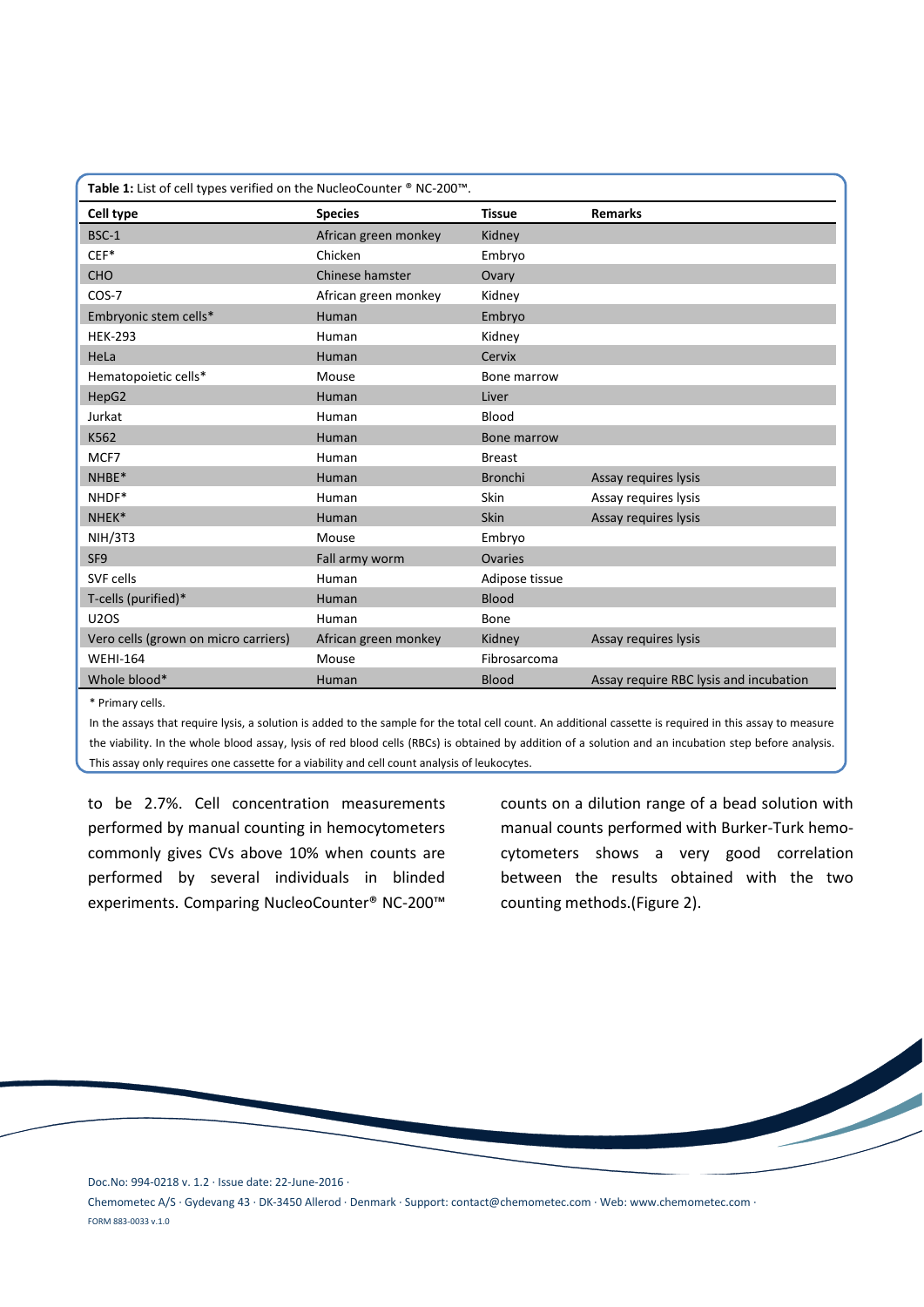# **Cell concentration range**

The working range of the NucleoCounter ® NC-200<sup>™</sup> is 5x10<sup>3</sup> to 1x10<sup>7</sup> cells/ml in the tested solution, and the optimal range is  $5x10^4$  to  $5x10^6$ cells/ml. A warning will be given when analysis results are outside the optimal range. The working range is determined by the linear range where measurements can be performed (Figure 3). However, the majority of mammalian cell lines display non-linear counting tendencies above  $5x10^6$ cells/ml and, on the basis of this, the upper limit of the optimal range was set. The lower limit of the optimal range is set at  $5x10^4$  cells/ml, due to that determinations below this cell concentration becomes increasingly uncertain, again due to low number of cells counted as described above. The theoretical CV at the cell concentration of  $5x10^4$ cells/ml is 12%. It is recommended that the linear





range is determined for the employed cell lines to ensure reliable results. Counting of a variety of different cell types has been verified at the NucleoCounter ® NC-200™ (Table 1).

## **Viability range**

The NucleoCounter ® NC-200™ provides viability measurements in the full range from 0% to a 100%. DAPI is as known stain used to quantify the number of non-viable cells. There is good correlation between viabilities determined by the NucleoCounter ® NC-200™ and the hemocytometers (Figure 4).

Doc.No: 994-0218 v. 1.2 · Issue date: 22-June-2016 ·